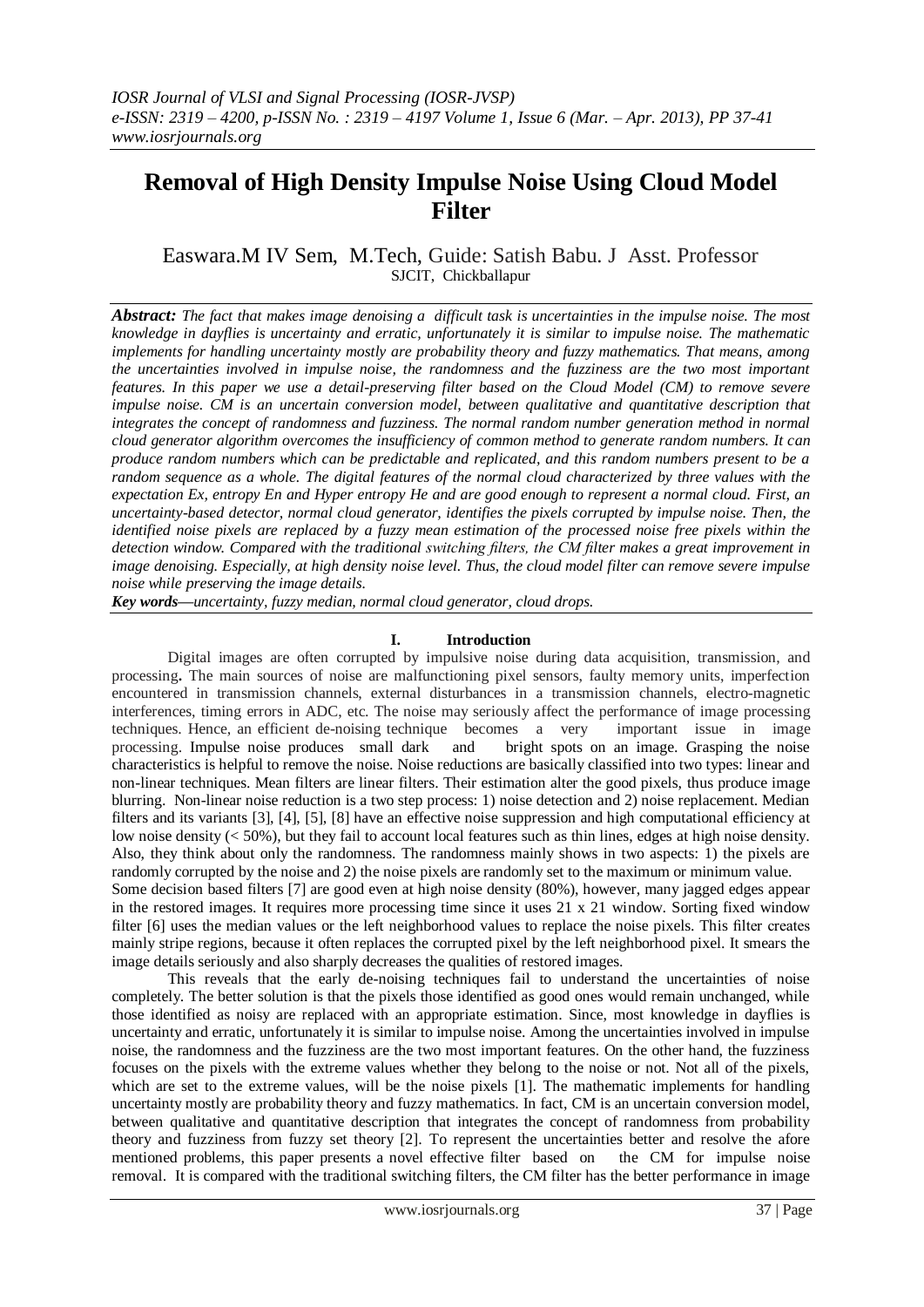de-noising across a wide range of noise levels with good detail preservation. The outline of the paper is as follows. The cloud model and noise detection-estimation illustrations are reviewed in Section II and III. Simulation results and conclusions are presented in Sections IV and V, respectively.

## **II. Cloud Model And Its Parameters**

Cloud is model described by linguistic values for representation of uncertain relationships between a specific qualitative concept and its quantitative expression. Cloud integrates the concept of randomness and fuzziness. The normal random number generation method in normal cloud generator overcomes the insufficiency of common method to generate random numbers. It can produce random numbers which can be predictable and replicated, and this random numbers present to be a random sequence as a whole. CM is defined as :

Let U be a universal set expressed by exact numbers, and C be the qualitative concept associated with U. If number  $x \in U$  exists, which is the random realization of concept, and the certainty degree of *x* for C, i.e.,  $\mu(x) \in$ 

[0,1], is a random value with stabilization tendency,  $\mu : U \to [0,1]$   $\forall x \in U \to \mu(x)$ 

then the distribution of *x* on U is called the cloud, and each *x* is called a drop. The cloud can be characterized by three parameters, the expected value Ex, entropy En, and hyper entropy He. Ex is the expectation of the cloud drops' distribution in the domain, it points out which drops can best represent the concept and reflects the distinguished feature of the concept. En is the uncertainty measurement of the qualitative concept, which is determined by both the randomness and the fuzziness of the concept. It represents the value region in which the drop is acceptable by the concept, while reflecting the correlation of the randomness and the fuzziness of the concept [1]. The greater the En is, the range of values represented by the concept is the greater, the more vague the concept is. Hyper entropy He, is entropy En of entropy, reflecting the degree of dispersion of the cloud droplets [2]. En is derived from Mean Deviation about the mean for *n* independent random variables  $x_i$ . *i=1,2,3,…n,* with mean X. The cloud employs its three parameters to represent the qualitative concept as shown in Fig. 1.



**Fig 1. Illustration of three digital cloud parameters**

The distribution of pixel values on domain is called cloud and each pixel in the domain is called cloud drop. According to the normal cloud generator [2], the certainty degree of each drop is a probability distribution rather than a fixed value. It means that the certainty degree of each drop is a random value in a dynamic range. If He of the cloud is 0, then the certainty degree of each drop will change to be a fixed value. The fixed value is the expectation value of the certainty degree. In fact, the value is also the unbiased estimation for the average value of the certainty degrees in the range. All the drops and their expectations of certainty degrees can compose a curve, and the curve is the Cloud Expectation Curve (CEC) [1]. All drops located within [Ex+3En, Ex-3En] take up to 99.99% of the whole quantity and contribute 99.74% to the concept. Thus, the drops are located out of domain [Ex+3En, Ex-3En], and then, their contributions to the concept can be neglected. The certainty degree of each pixel is calculated through the CEC, given by,  $)$  (2)

 $\mu = \exp(-(x_i - Ex)^2/2En^2)$ 

Where  $x_i$  is cloud drops, Ex is their expectation value and En is entropy.

## **Noise Model:**

Due to faulty switching devices, pixels are randomly corrupted by the two extreme values. Thus, the noise pixels are usually set to the maximum and minimum values in the dynamic range. Let  $x(i,j)$  for  $(i,j) \in \mathcal{A}$  be the gray value of image X at pixel location  $(i,j)$  and [  $S_{min}$ ,  $S_{max}$ ] be the dynamic range of X, i.e.,  $S_{\text{min}} \leq x(i,j) \leq S_{\text{max}}$  for all (i,j). Denote **y** by a noisy image. In the salt and pepper impulse noise model, the observed gray level at location (i,j) is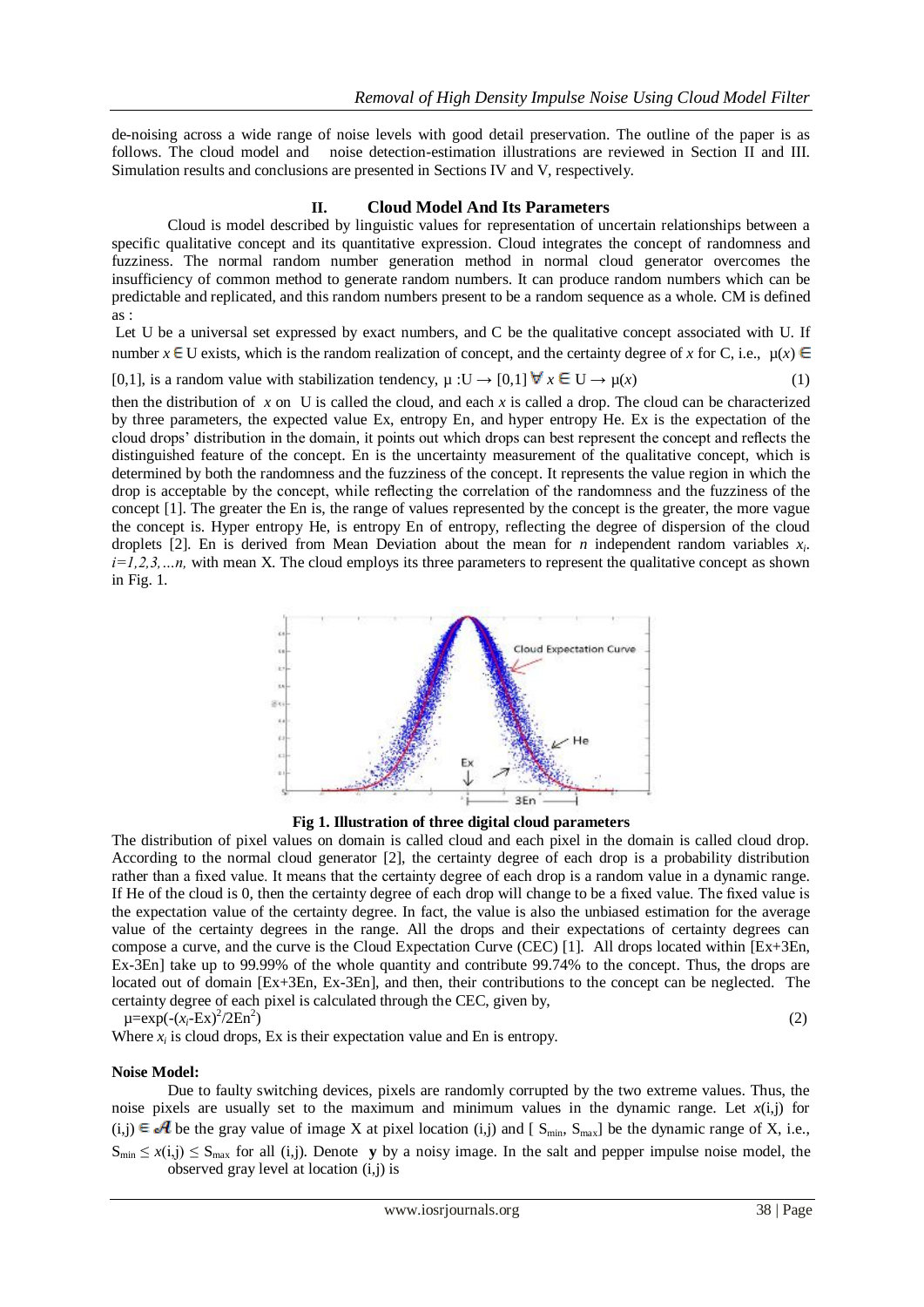$$
Y(i,j) = \begin{cases} S_{min}, & \text{with probability } p \text{ ; for } (i,j) = 0\\ S_{max}, & \text{with probability } q \text{ ; for } (i,j) = 255\\ x(i,j) \text{ with probability } 1 - (p+q) \text{ ; for } 0 < (i,j) < 255 \end{cases}
$$

 $5$  where  $p+q$  = noise level (3)

#### **III. Noise Detection And Estimation**

We consider all the pixels in the window as a set and use CM to represent it. Let each pixel of image  $X_{MxN}$  be a cloud drop and input them into Backward Cloud Generator (BCG). It generates three parameters of the cloud C. These Ex, En and He, will be inputs to Forward Cloud Generator (FCG), which generates cloud drops (random numbers). It is as shown in fig.2. This is basis for uncertainty reasoning.



**Fig 2. Calculated the cloud drop**  $(x_i, \mu_i)$  **for a (3 x 3) window using normal cloud generator.** 

It is seen that in the fig. 2 at the output of FCG, the certainty degrees of the noise pixels (shaded figures) are far less than that of the uncorrupted pixels. Also, the noise pixels are usually distributed on the both sides of the cloud, and the uncorrupted pixels are located near the central region of the cloud. The CM uses all the pixels in the window to detect the noise pixel and the certainty degrees of each pixels in the proposed detector are "soft" values between [0,1]. Hence, cloud model filter is capable to overcome the drawbacks of existing filters. According to "the 3En rule," the drops out of domain [Ex±3En] can be neglected, which is helpful to identify the noise. Based on this idea, this section presents a novel impulse noise detector using only a fixed 3x3 window, and its details shown as follows. Let *w* (i,j) be a window of size (2N+1) x (2N+1) centered at location (i,j). *w* (i,j) = *x* (i+p, j+q)  $\forall$  p,q $\in$  (-N, N) where N = 1.

**Step 1:** Impose  $3x3$  window with  $N = 1$  for  $w(i,j)^{(2N+1)x (2N+1)}$  on image X. **Step 2:** Compute expectation Ex:  $Ex = 1/n \sum x (i+p, j+q)$  (4)  $x(i+p, \overline{j+q}) \in W(i,j)3x3$ 

**Step 3:** Compute entropy En

$$
\text{En} = \sqrt{\frac{\pi}{2}} * \frac{1}{n} \sum |x(i+p, j+q) - x(i,j)|
$$
\n
$$
x(i+p, j+q) = w(i,j)3x^3
$$
\n(5)

**Step 4:** Calculate  $w_{min}$  and  $w_{max}$  in  $w(i,j)^{(3x3)}$  which are extreme operations to recover the smallest and the largest of two values, respectively. i.e.,  $w_{max} = \min(S_{max} E x + 3E n)$  and  $w_{min} = \max(S_{min}, Ex - 3En)$ 

**Step 5:** If  $w_{min} < x(i,j) < w_{max}$ ,  $x(i,j)$  is uncorrupted pixel (it has to remain unchanged). Then,  $y(i,j) = x(i,j)$ . Otherwise, *x*(i,j) is a corrupted pixel. Go to step 6.

**Step 6:** Noisy pixel *x*(i,j) is replaced by weighted mean of already processed previous four uncorrepted pixel values ,  $X_{\text{nbp}}$ , within the  $w(i,j)^{(3x3)}$ . i.e.,  $X_{\text{nbp}} = [x(i-1,i-1), x(i,i-1), x(i+1,i+1), x(i-1,i),]$ 

Step 7: Calculate the weights for 
$$
X_{\text{nbp}}
$$
 within the  $w(i,j)^{(3x3)} \mu_{\text{nbp}} = \exp[-(X_{\text{nbp}} - Ex)^2 / 2En^2]$ . (6)

**Step 8:** Then, calculate the weighted mean,  $y(i,j) = 1/m \sum X_{nbp} * \mu_{nbp}$ . (7)

The CM filter replaces the noise pixel by using the weighted mean of the neighborhood pixels, and their weights are the certainty degrees of them. For understanding of the above steps, a 3x3 windowed sub-image, shown in fig. 2, as an example, is illustrated as follows: Assume that the central pixel **21** lies at an edge of the image. Since, the certainty degrees of each pixels in the proposed detector are "soft" values between [0,1], the noisy pixel values will be replaced by an appropriate pixel values.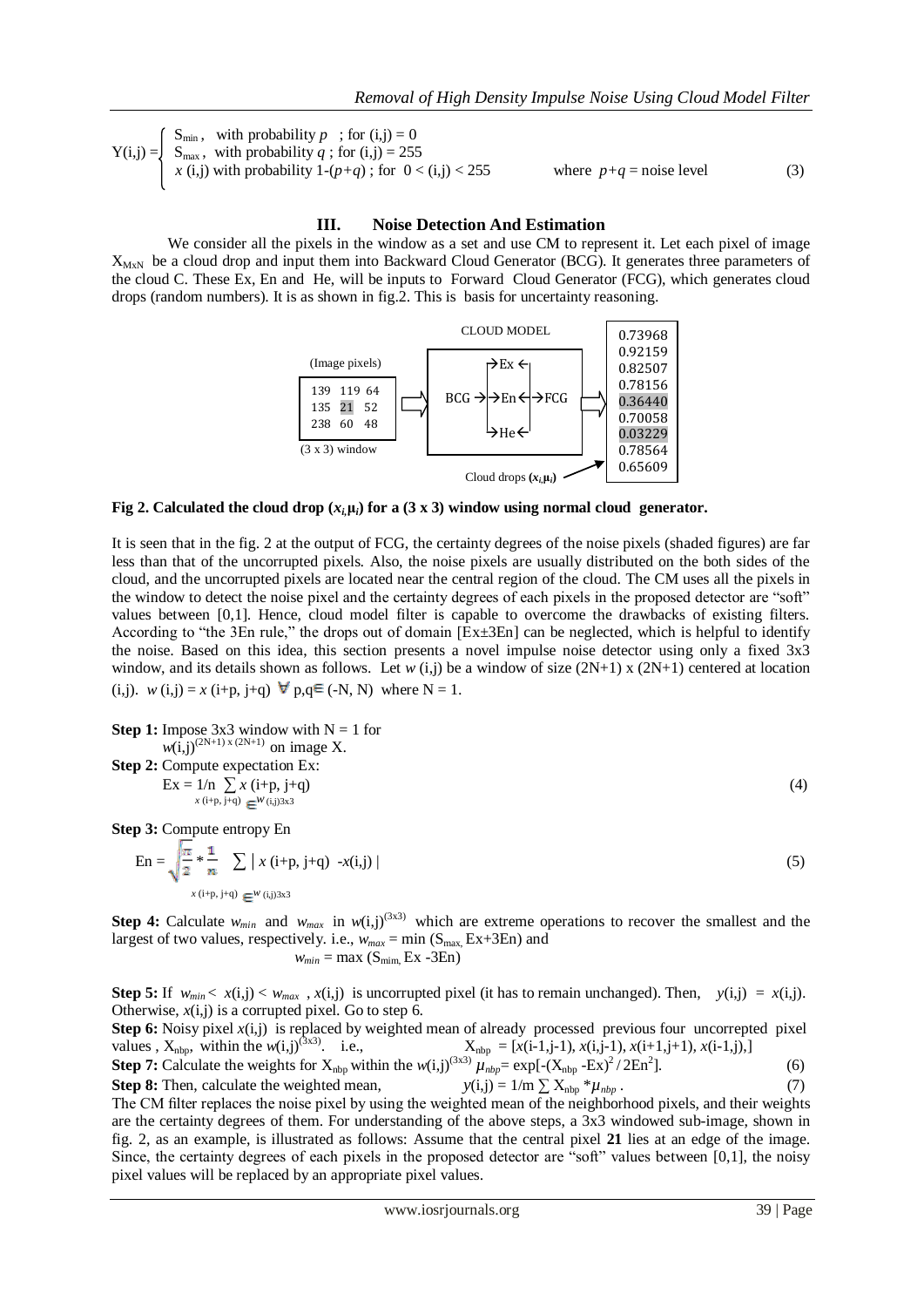\*The pixel under test is  $x(i,j) = 21$ ; Expectation, Ex = 97; Entropy, En = 53.7; S<sub>min</sub> = 21 ; S<sub>max</sub> = 238.<br>\*Computing  $w_{max} = \min (238, 258.4) = 238$ ;  $w_{min} = \max (21, -63.8) = 21$ . \*Computing  $w_{max} = \min(238, 258.4) = 238$ ; \*If  $w_{min} < x(i,j) < w_{max}$ ; 21 < 21 < 238; hence,  $x(i,j) = 21$ , is a noisy pixel.

\*To replace the noisy pixel,  $x(i,j)$ , collect already processed previous four good pixel values,  $X_{nbp} = [139,$ 119, 64, 135] and compute the weights of  $X_{\text{nbp}}$  using equation (5).

i.e., *µnbp* = [0.73968, 0.92159, 0.82507, 0.78156].

Then, noisy pixel value 21 is replaced by equation (6).

i.e., *y*(i,j) = 92, is an appropriate pixel value, this provides higher correlation between the corrupted pixel and neighborhood pixel. Higher correlation gives rise to better edge preservation. to preserve the edge of the given image [6].

The CM detector has three major differences with the traditional detectors. First, the proposed detector uses all the pixels in the window to detect the pixel. Second, the traditional filters usually discard the extreme values in the detection window. However, not all of the pixels that are set to the maximum or minimum values will be the noise pixels, the CM does not. Third, the proposed detector identifies if the detected pixel is a noise pixel or not and replacel the noise candidate in  $w(i,j)$ <sup>(3x3)</sup> at the same time. It is a pretreatment to increase the computational efficiency of the post-processing, because those pixels with lower contribution degrees play a small role in the post-filtering.

### **IV. Simulation Results**

An 8-bit gray scale image Lena of 512 x 512 size, has been used to test the performance of the CM filter with dynamic range of values. Image will be corrupted by salt-and-pepper noise at different noise densities, 10% to 80%. The restoration performances are quantitatively measured by peak signal-to-noise ratio (PSNR),

$$
\text{PSNR} = 20 \log_{10} \frac{255}{MSE} \, \text{dB} \tag{8}
$$
\n
$$
\text{MSE} = \frac{1}{MN} \sum_{ij}^{mn} \left( y(i, j) - x(i, j) \right)^2 \tag{9}
$$

Where y(i,j) and  $x(i,j)$  denote the pixel values of the restored image and the original image, respectively.

The experiment aims to study the detail-preserving abilities of the filter when the images are affected by a severe noise. In this case, since, an effective result would be obtained the window size of the CM filter is limited to 3x3, this causes to increase the computational efficiency. It removes a pixel immediately after the pixel has been identified as a corrupted candidate. Therefore, in the CM filter, the noise detector and the postfilter (replacing noisy pixel) use the same windows.

For comparison, the boundary discriminative noise detection (BDND) filter [7], and the fast median (FM) filter [6] are used. When the noise level is lower than 60%, the performance of the CM filter is similar to the BDND filter, at high noise densities the CM filter proves that having good detail preserving ability. For the FM filter, the decrease in the PSNR is more pronounced than the others and it creates many stripe regions, because it often replaces the corrupted pixel by the left neighborhood pixel. However, the CM filter is a switching fuzzy mean filter, which restores the images and preserves the details well without any jagged edges. To study the detail-preserving abilities of two filters CM and BDND filter, they are tested by the noise image with the noise level 90% (see Figs. 3). Although the BDND filter restores the images without noise, however, many jagged edges appear in the image details at the high noise levels, particularly in the Lena hat region.



(a) Lena with the noise level of 90% (b) Original image.